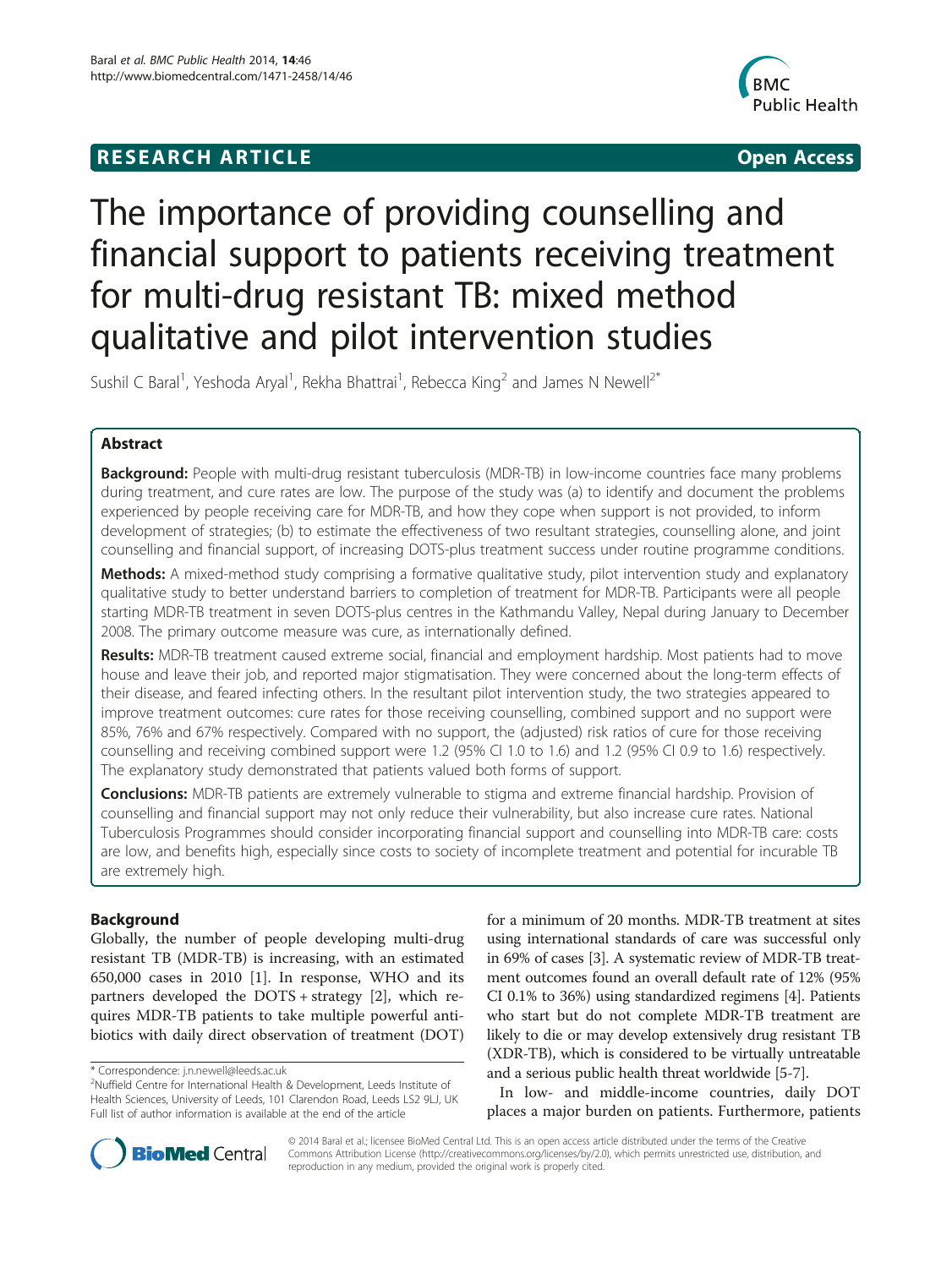need regular access to the scarce technical expertise required to provide regular check-ups including for potentially life-threatening drug side-effects. Thus patients must move near a centralized DOTS-plus centre for at least 20 months, meaning they are unable to continue their employment, have to pay substantially more for accommodation and food, and lose their normal family support networks.

In our work with people with MDR-TB in Nepal [[8](#page-6-0)], it became clear that additional support was necessary [\[9](#page-6-0)]. The objectives of our study were therefore (a) to identify and document the problems experienced by people receiving care for MDR-TB, to inform development of strategies, and (b) to estimate the effectiveness of two resultant strategies.

The setting for our study was Nepal, a mid-TB burden country, with a well functioning National TB Programme (NTP). In Nepal, terrain causes problems of health service provision [[10](#page-6-0)] and TB is highly stigmatised [\[11](#page-6-0)]. Nepal has been a DOTS + pilot country since November 2005, with non-completion rates of 22%, 15% and 18% in 2005, 2006 and 2007 respectively [\[12\]](#page-6-0).

## Methods

We performed a mixed-method study including formative and explanatory qualitative components and a pilot intervention study at the seven DOTS-plus centres that existed in the Kathmandu Valley at the time of the study. Prior to the start of the formative study, we randomly allocated the DOTS-plus centres to 3 types of care  $-2$ to counselling, 3 to combined support, and 2 to usual care – by selecting randomly from the numbers 1 to 7. Individual randomization of patients was infeasible because of the certainty of contamination and consequent disquiet among patients.

## Formative study

Using purposive sampling from MDR-TB registers at the 5 intervention centres, we identified 49 registered people with MDR-TB for interview, the sample size being based on time and resources available: all agreed to take part. Interviews took place in the patient's DOTS-plus centre. The interviews were conducted in Nepali by SCB, YA and a public health nurse with training in patient counselling: all three had experience in in-depth interviewing. Interview guides were developed by SCB and YA based on their experience with people with MDR-TB. Areas explored included: socio-demographic characteristics; employment history; sources of income; living costs; reason(s) for relocation (non-local residents only) and relocation costs; knowledge of MDR-TB including communicability and curability; knowledge and experience of drug side effects and how they were addressed; care-seeking practices during diagnosis and treatment; distance to MDR-TB

centre; travel costs; interactions with family, friends and others; and implications of daily visits to the DOTS-plus centre. Interviews were recorded and notes taken. Interviews lasted between 45 and 60 minutes.

The data were coded by SCB and YA, and analysed thematically using a framework approach, combining apriori and emergent themes. At the start of the coding process, SCB and YA read the initial transcripts and generated preliminary codes. Repeated discussion, reasoning and reflection during the coding process led to a well-defined set of codes. The two researchers then coded the remaining transcripts. When necessary, new codes were discussed and agreed upon and the code set was updated accordingly.

## Pilot intervention study

We compared three groups – counselling; combined counselling and financial support; and for comparison, usual care (no support). All MDR-TB patients starting treatment at the DOTS-plus centres from January-December 2008 were eligible for inclusion.

Patients receiving counselling were counselled individually and in small groups by a Public Health Nurse who was trained to provide counselling for this research. Counselling was provided every 2–3 weeks across all sites. The counsellor and researchers met regularly to discuss issues raised during counselling.

Patients receiving financial support were given Nepali Rupees (NRs) 2000 (US\$ 28) per month: this was meant to cover local transport, food and rental costs, but patients were free to use it as they chose.

Based on an assumed usual care cure rate of 70%, and not allowing for potential effects of clustering, we estimated that 62 patients were required in each group to attain 80% power, testing at the 0.05 level (2-sided), to detect a difference in cure rate of at least 20% between either of the interventions and usual care. We made no allowance for loss to follow-up, since loss to follow-up was categorised as default. We obtained data on age and sex for each patient from routine health service records. In the two intervention groups, we collected additional socio-economic data at enrolment. Patients not receiving support were not asked for additional data, as to do so might have started to approximate or resemble counselling, and thus reduced our ability to observe additional effects of counselling. The epi.2by2 function of the R [[13\]](#page-6-0) "epiR" package [\[14](#page-6-0)] was used to estimate unadjusted and adjusted risk ratios.

## Explanatory study

In the two groups that included counselling, we collected additional qualitative information on problems that patients experienced. We used a similar approach to data collection and the same sample (27 receiving combined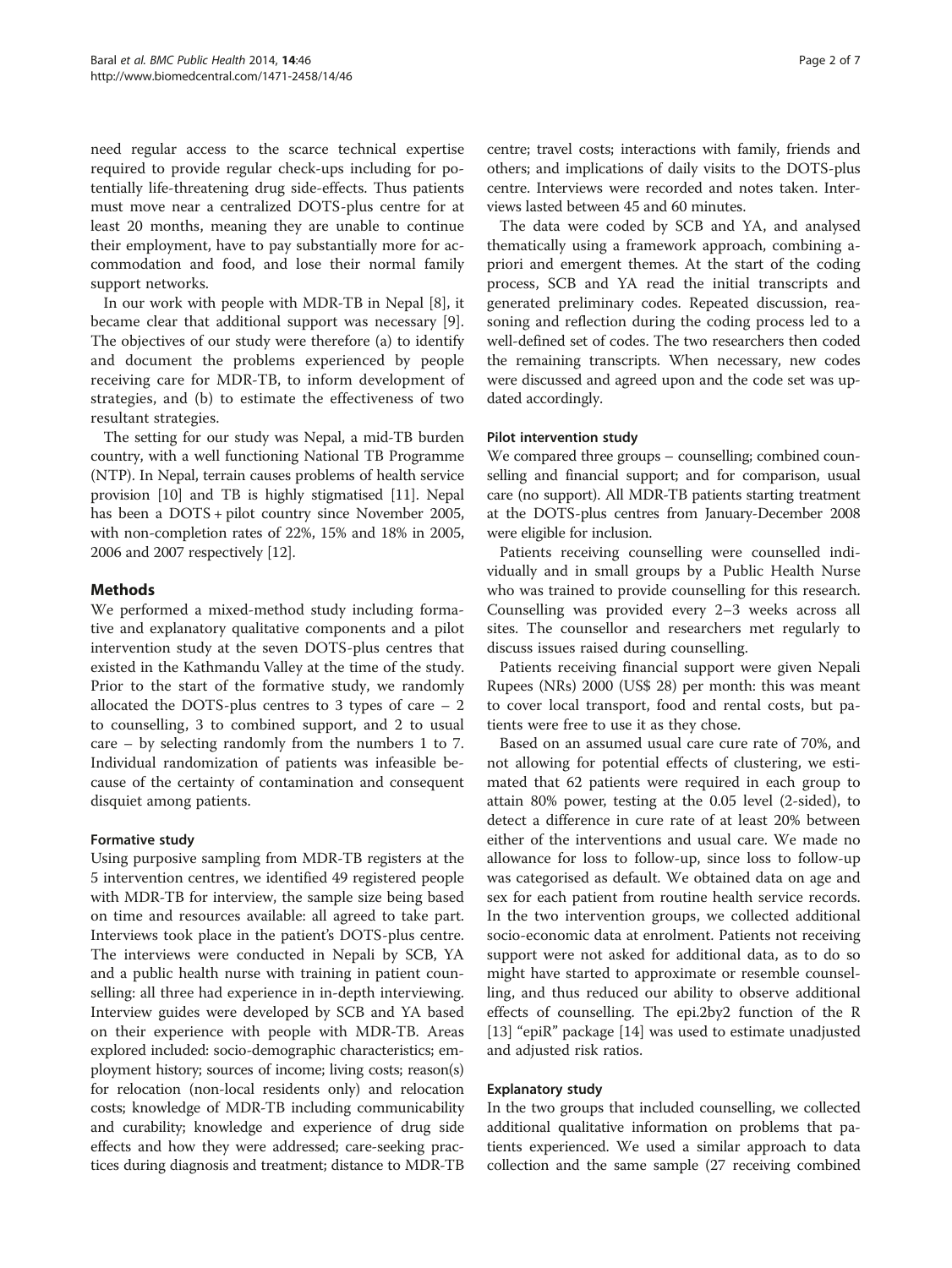support and 22 counselling support) as in the formative study. Areas explored included: experience with family members, relatives, friends, community members, and at the workplace before and after MDR-TB; impact of illness on general living and employment; mechanisms for coping with MDR-TB and other associated illness; experience with the health system especially in routine management of illness; management of drug side effects; support from the health system, service providers, family, relatives, at the workplace and in the community; disclosure of their disease status to others; problems/issues experienced by the respondents and their management; and perceptions of the interventions. Data was analysed using the procedures described above for the formative study.

Ethics approval was granted by the Nepal Health Research Council.

## Results

All eligible patients agreed to take part in each of the three parts of the study, and all participants gave verbal informed consent.

## Results from the formative study

The formative study aimed to explore patients' explanations of the impact of MDR-TB and its treatment. These impacts can be categorised into three broad categories.

## Social and psychological impacts

Respondents experienced substantial enacted stigma, leading to divorce, cancellation of impending marriages, breakdown of family relationships, and isolation within the family. Most reported that neighbours harassed them both directly and through unpleasant gossip and many experienced hatred or avoidance by friends and neighbours. Landlords evicted patients from, or rejected applications for, rented accommodation. Many experienced discrimination in public places. Health workers were often accused of discrimination.

"Hotels and cafes won't let me use their plates: I have to take my own."

"I was evicted from my rented room. The house owner blamed me for the death of her son: she thought I transmitted my disease to him."

This discrimination was seen partly because of fear of being infected, although respondents thought TB was sometimes used as a concrete excuse to discriminate against more intangible attributes such as dislike. However, many respondents reported that once their sputum tests became negative, and they looked healthy again, they got better responses from family, friends and neighbours.

Many respondents also reported perceived stigma. Some hid their disease and isolated themselves for complex reasons combining fear of discrimination and fear of infecting others. A few believed it was good to relocate for treatment to a place where they were not known, because of the reduced risk of disease disclosure, but found managing costs of relocation very difficult.

Respondents felt guilt leaving their families while they received treatment, not only because they were unable to maintain their contribution, but because they became major burdens. Some regarded MDR-TB as divine punishment for misdeeds, exacerbating feelings of guilt.

"I feel guilty because I got married a few months before getting diagnosed with MDR-TB. I ruined her life."

Because they had to relocate to receive treatment, many respondents lost the support of their family and community. Isolation led to misery, boredom and introspection. Some felt suicidal because of the burden they placed on the family.

"There's no-one here to help. I wish I could be with my family during this difficult time."

"If the tests come back positive this time, I'll kill myself – there's no point being alive like this."

Most respondents recommended expanding services so that patients could take treatment at home. They believed that this would speed recovery. Some patients expressed a desire or compulsion to return to their homes even though this meant missing treatment.

"Once I visited home and felt very happy and relaxed to be with my grandchildren. I feel that it would be good to be able to take [DOTS-plus] treatment at home."

## Employment, educational and financial impacts

Most respondents had to leave their job and did not find re-employment, causing major hardship. This occurred primarily because they had to relocate to access the DOTS-plus Centre, and found it difficult to get reemployment because they had to visit the DOTS-plus Centre daily. The very few who continued working reported that their illness lowered their performance, leading to employers' dissatisfaction and consequent feelings of humiliation. Students were not able to perform as before due to impaired intellect and memory, leading to feelings of guilt. Younger people were very worried, as they perceived their counterparts' careers progressed while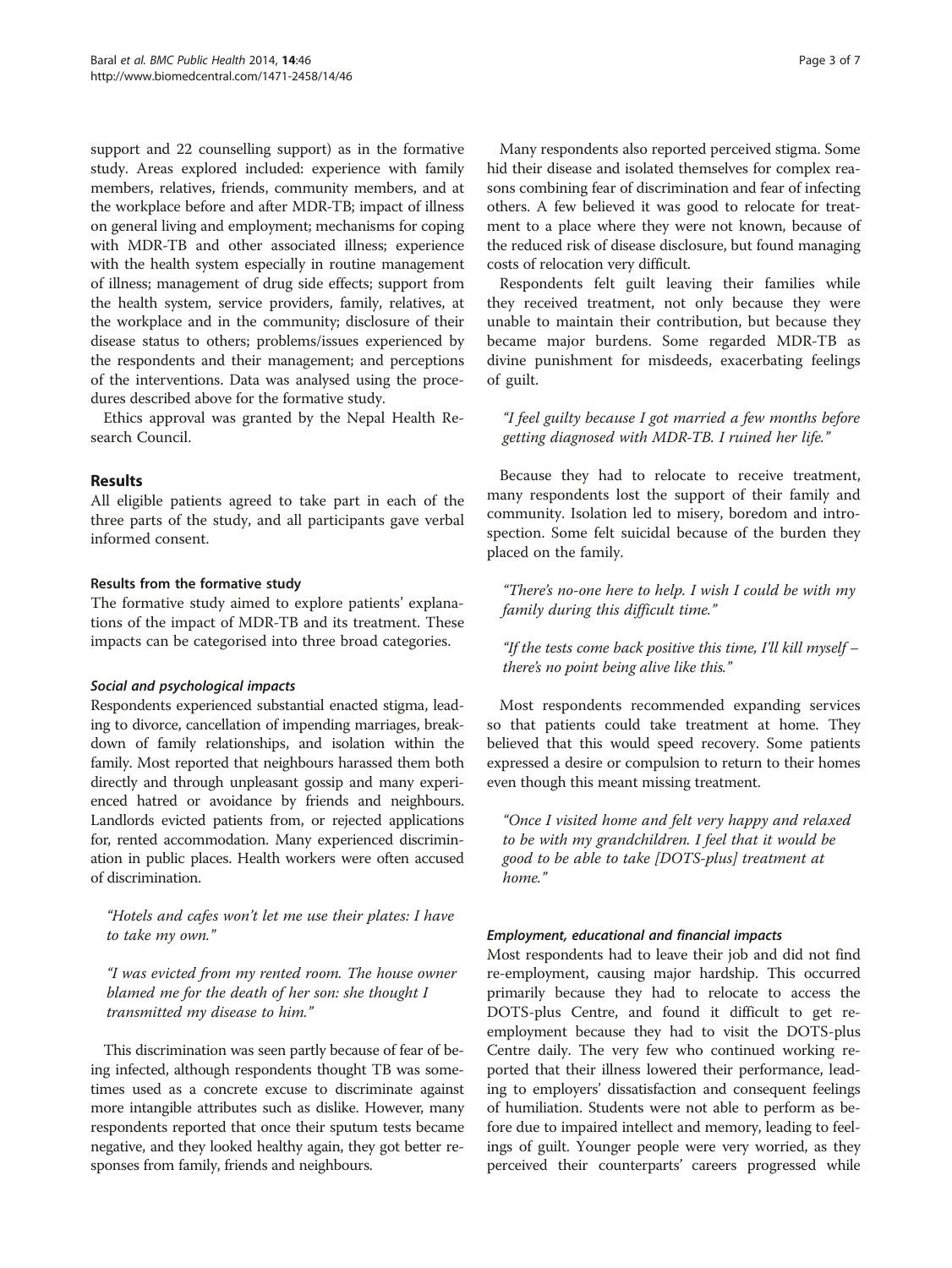theirs stagnated. Relocation costs were high, including rent and daily travel to the DOTS-plus Centre; and substantially higher food and other costs than usual.

"I'm in a big financial mess: I had to leave my job and my debts are increasing day by day."

Often, patients coped by getting financial support from their family, borrowing money from friends or relatives, or taking a loan. They also sold long-term means of survival such as land, animals and equipment (one respondent sold his vegetable-selling cart) and other assets such as jewellery dowries. Often children were taken out of school and sent to work, to save school fees and generate income.

"I took a loan to come to the city. I don't know when I"ll be able to repay it as I have no income."

"I only eat twice a day, have sold my animals and land, and taken out a loan."

## Health impacts

Patients had major worries relating to their health. They were unclear about the curability of their disease, and feared relapse after treatment completion. They worried about the effects of MDR-TB drugs and the disease itself. They were concerned about transmitting the disease: many had experience of several people with TB in one family.

"I doubt the curability of my disease. I was told my TB would be cured if I took the medicine regularly, but I took it regularly, and even now I'm taking it regularly, but I'm still not cured [and my TB has returned]. I think I'll die due to the disease" (relapsed MDR-TB patient).

"I feel like a victim."

Their frustration was increased because they had multiple problems.

"I am upset having to take so much medicine, not having a job, feeling bored because of having no work, and being a long time away from home, as well as spending without any income and with no other earner in the family."

A substantial majority of respondents encountered side-effects of MDR-TB drugs. Most consulted the DOTS-plus Centre, but the side-effects continued to disrupt daily DOT and hinder their daily activities. Two reported mental effects so severe that they were arrested and jailed. Some wanted to stop treatment because of the side effects.

"I was jailed, and still have scars from the beating the police gave me. Initially I had great difficulty in taking the medicine."

"It's the medicine rather than the disease itself that makes life so difficult."

Our conclusion from this formative study was that MDR-TB patients would probably benefit from counselling and/or financial support, and thus developed a pilot intervention study with three arms – counselling; combined counselling and financial support; and for comparison, usual care (no support).

## Results from the pilot intervention study

Combined counselling and financial support was provided by 3 DOTS-plus centres: a government clinic (National TB Centre) which acts as a national referral centre for MDR-TB; a semi-governmental hospital (Patan Hospital) with dedicated personnel for lab and clinic management; and a non-governmental organisation (Helping Hands) providing basic MDR-TB treatment services. Counselling was provided by two clinics: a community based hospital (Stupa Hospital) that mainly caters for migrants; and a government clinic located within a central level hospital (Bir Hospital) with a wide range of health services. Clinics providing usual care (no support) were: a teaching hospital (Nepal Medical College) with an in-patient facility and other specialised care; and an NGO run clinic (NATA/ GENETUP) with advanced TB diagnosis and treatment facilities.

Lower than expected enrolment in our study DOTSplus centres due to (limited) expansion of centres in Nepal meant we enrolled only 33 patients to receive counselling and 42 to receive combined support. As partial compensation, we increased numbers on the nosupport group to 81, to reduce the expected width of confidence intervals of comparisons. All eligible individuals consented to participate in the study.

Distributions of sex and age were similar across all three groups (Table [1](#page-4-0)); and in addition distributions of marital status, occupation, origin and residence (for migrants only) were similar across the two intervention groups (Table [2](#page-4-0)). Most were from the economically productive age group, but were not working at the time of interview. Most had moved for treatment and were staying in a rented room. Farming was the most common source of income. Median incomes and outgoings of the counselling and combined support groups were similar: annual family cash income was NRs 72,000 (US\$ 1,028); annual rent paid by participants staying in rented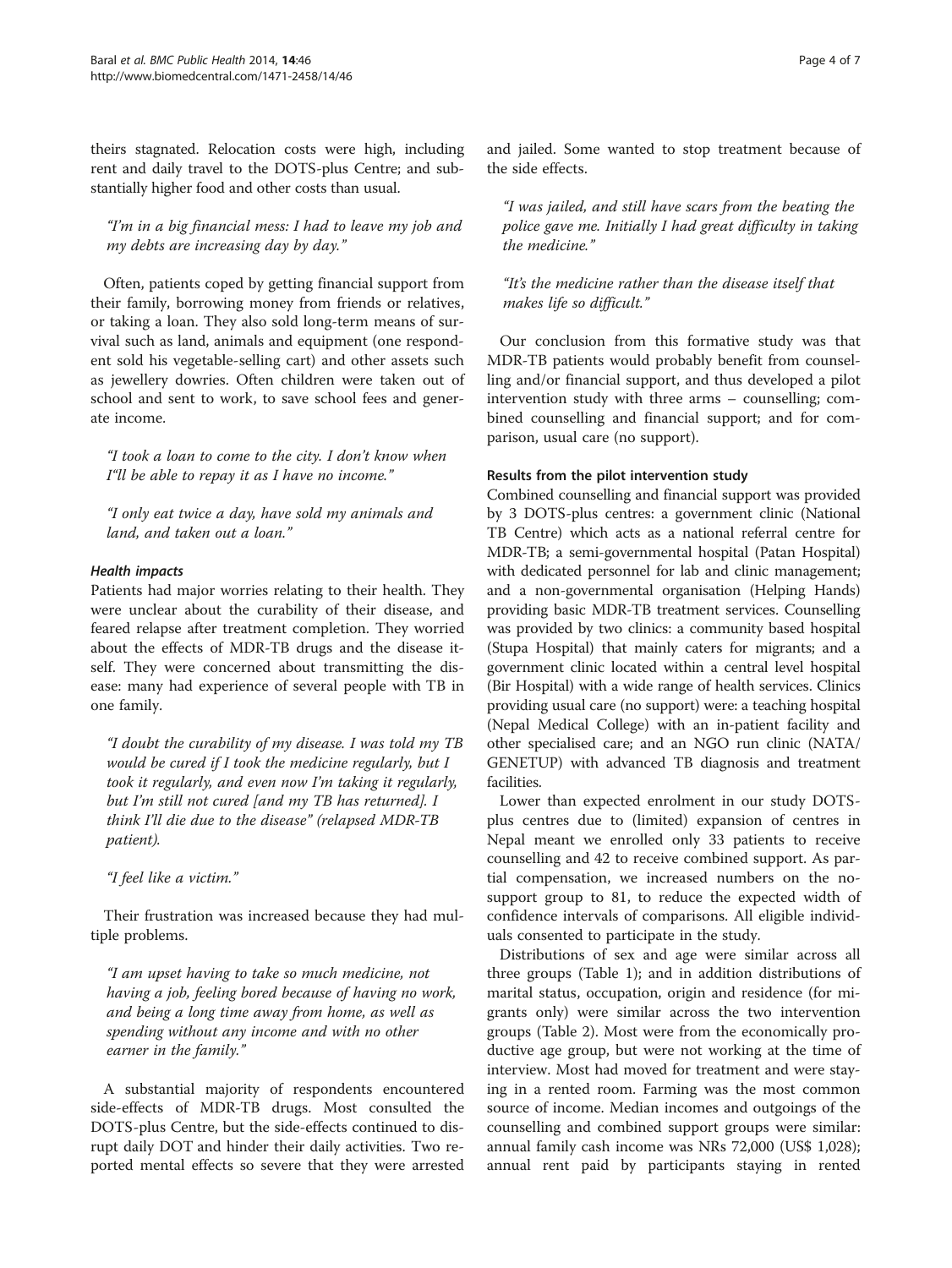|           | Type of support provided |       |          |       |      |       |
|-----------|--------------------------|-------|----------|-------|------|-------|
|           | Counselling              |       | Combined |       | None |       |
|           | N                        | (%)   | N        | (%)   | N    | (%)   |
| Sex       |                          |       |          |       |      |       |
| Male      | 20                       | (61)  | 30       | (71)  | 51   | (63)  |
| Female    | 13                       | (39)  | 12       | (29)  | 30   | (37)  |
| Total     | 33                       | (100) | 42       | (100) | 81   | (100) |
| Age group |                          |       |          |       |      |       |
| $\leq 20$ | 3                        | (9)   | 6        | (14)  | 12   | (15)  |
| $21 - 30$ | 19                       | (58)  | 13       | (31)  | 33   | (41)  |
| $31 - 40$ | 3                        | (9)   | 7        | (17)  | 16   | (20)  |
| $41 - 50$ | 6                        | (18)  | 8        | (19)  | 14   | (17)  |
| 51-60     | 2                        | (6)   | 5        | (12)  | 3    | (4)   |
| >60       | 0                        | (0)   | 3        | (7)   | 3    | (4)   |
| Total     | 33                       | (100) | 42       | (100) | 81   | (100) |

<span id="page-4-0"></span>Table 1 General characteristics of study participants

accommodation was NRs 18,000 (US\$ 257); annual food costs were NR 68,000 (US\$ 971); and average cost of travel for DOT was NRs 7,000 (US\$ 100).

Table [3](#page-5-0) gives treatment outcomes by support group. Cure rates for those receiving counselling, combined support and no support were 85%, 76% and 67% respectively. Compared with no support, the unadjusted risk ratios of cure for those receiving counselling and combined support were 1.3 (95% CI 1.0-1.6) and 1.2 (95% CI 0.9-1.5) respectively. Risk ratios were virtually unchanged when adjusted for sex or age group using the Mantel-Haenszel method.

Since it was possible that support influenced default but not death or failure, we reanalysed the data excluding patients whose outcome was death or failure. Cure rates were 93%, 84% and 78% respectively. Unadjusted risk ratios of cure for those receiving counselling and combined support were 3.9 (95% CI 0.8-18.2) and 1.4 (95% CI 1.1- 1.7) and 1.1 (95% CI 0.8-1.6) respectively. Again, risk ratios were largely unchanged when adjusted for age group using the Mantel-Haenszel method.

## Results from the explanatory study Social and psychological impacts

Those receiving counselling took some time to become comfortable with the counsellor and talk openly. Many wept and became very emotional while sharing their problems. They reported that they liked having someone to listen to their problems and give support without discrimination. Their fear was reduced by discussing information about the disease and its treatment. Negative thoughts reduced and self-esteem increased. The counsellors were described as being like good friends in

## Table 2 Additional characteristics of patients receiving support

|                                 | Type of support provided |       |                |       |
|---------------------------------|--------------------------|-------|----------------|-------|
|                                 | Counselling              |       | Combined       |       |
|                                 | N                        | (%)   | N              | (%)   |
| <b>Marital Status</b>           |                          |       |                |       |
| Unmarried                       | 19                       | (58)  | 18             | (43)  |
| Married                         | 14                       | (42)  | 23             | (55)  |
| Other (d/w/s)                   | 0                        | (0)   | 1              | (2)   |
| Total                           | 33                       | (100) | 42             | (100) |
| Occupation                      |                          |       |                |       |
| Unemployed                      | 18                       | (55)  | 38             | (91)  |
| Labourer                        | $\overline{2}$           | (6)   | 1              | (2)   |
| Housewife                       | 3                        | (9)   | 0              | (0)   |
| <b>Business</b>                 | $\overline{2}$           | (6)   | 0              | (0)   |
| Student                         | $\overline{4}$           | (12)  | 3              | (7)   |
| Agriculture                     | $\overline{2}$           | (6)   | 0              | (0)   |
| Service                         | 1                        | (3)   | 0              | (0)   |
| Other                           | $\mathbf{1}$             | (3)   | 0              |       |
| Total                           | 33                       | (100) | 42             | (100) |
| Origin                          |                          |       |                |       |
| Local                           | 10                       | (30)  | 7              | (17)  |
| Migrant                         | 23                       | (70)  | 35             | (83)  |
| Total                           | 33                       | (100) | (100)          | 42    |
| Residence (among migrants only) |                          |       |                |       |
| Rented room                     | 17                       | (74)  | 25             | (71)  |
| Friend's home                   | 1                        | (4)   | $\overline{2}$ | (6)   |
| Relative's home                 | 4                        | (18)  | 7              | (20)  |
| Other                           | 1                        | (4)   | 1              | (3)   |
| Total                           | 23                       | (100) | 35             | (100) |

difficult times, especially by those staying alone in rented accommodation.

"… a big relief to talk to you …"

"… it would be good if it [counselling] continues as otherwise there is no one who listens to us."

Those receiving combined support found it very helpful and believed all patients should receive it. Initially some patients did not like visiting the DOTSplus Centre but this attitude changed as they shared problems with counsellors. They reported that the support increased their self-esteem and their belief that they would be cured, and decreased their worries. Many patients stated that the support had given them a new life. Those receiving combined support seemed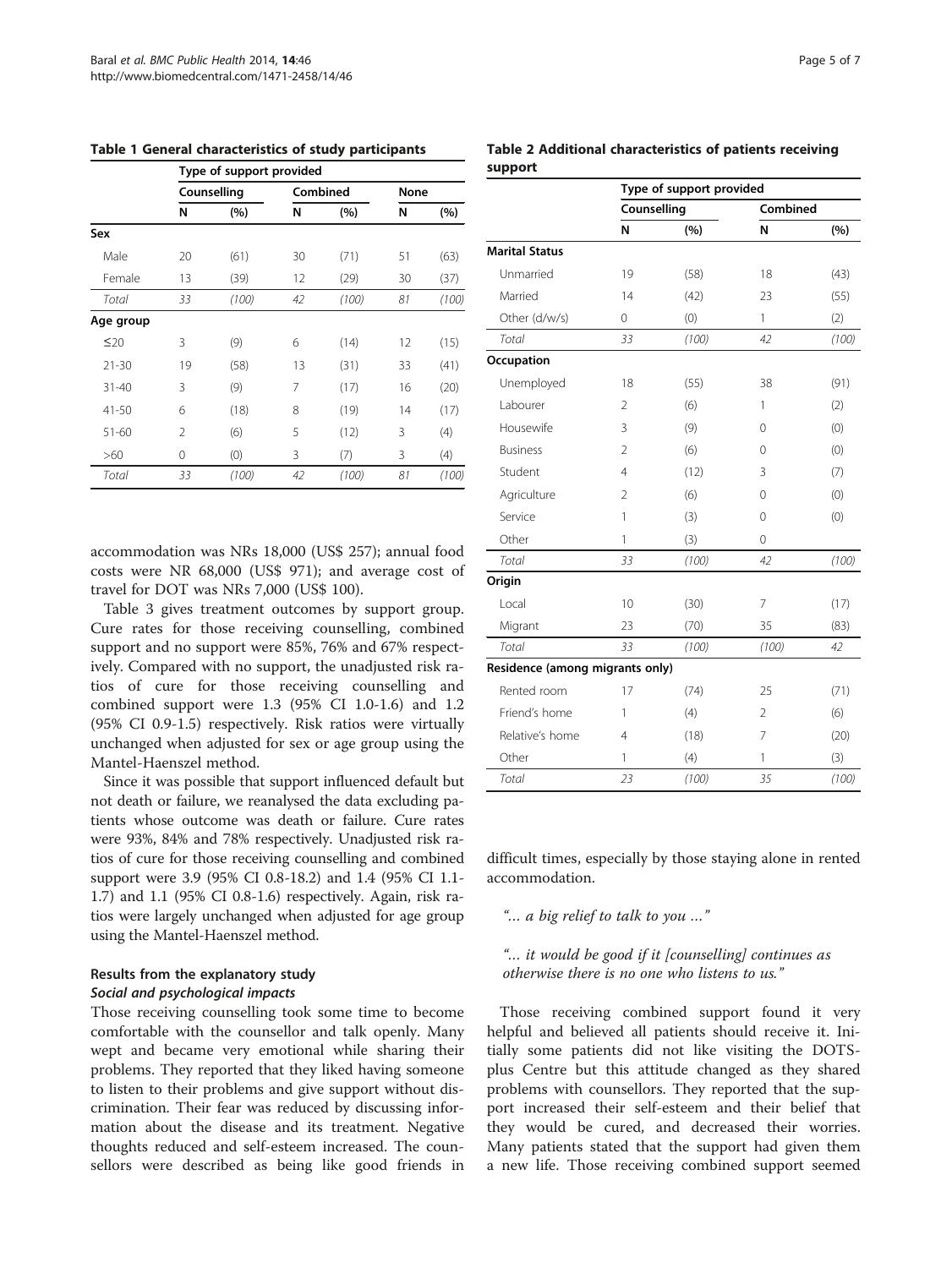#### <span id="page-5-0"></span>Table 3 Treatment outcomes

| Outcome                                   | Type of support |       |               |       |      |       |  |
|-------------------------------------------|-----------------|-------|---------------|-------|------|-------|--|
|                                           | Counselling     |       | Combined      |       | None |       |  |
|                                           | N               | (%)   | N             | (%)   | N    | (%)   |  |
| Cured                                     | 28              | (85)  | 32            | (76)  | 54   | (67)  |  |
| Defaulted                                 | 2               | (6)   | 6             | (14)  | 15   | (19)  |  |
| Died                                      |                 | (3)   | $\mathcal{P}$ | (5)   | 8    | (10)  |  |
| Failed                                    | $\mathfrak{D}$  | (6)   | 2             | (5)   | 4    | (5)   |  |
| Total                                     | 33              | (100) | 42            | (100) | 81   | (100) |  |
| Unadjusted and adjusted* risk ratios (RR) |                 |       |               |       |      |       |  |

|                                                                                | Type of support |                         |  |  |
|--------------------------------------------------------------------------------|-----------------|-------------------------|--|--|
|                                                                                | Counselling     | Combined<br>RR (95% CI) |  |  |
|                                                                                | RR (95% CI)     |                         |  |  |
| (a) for cure versus other outcomes, taking the No Support group as<br>baseline |                 |                         |  |  |
| <b>RR</b>                                                                      | 1.3(1.0, 1.6)   | $1.2$ (0.9, 1.5)        |  |  |
| RR adjusted for sex                                                            | 1.3(1.0, 1.6)   | 1.2(0.9.1.5)            |  |  |
| RR adjusted for age group                                                      | 1.2(1.0, 1.6)   | $1.2$ (0.9, 1.6)        |  |  |
| (b) for cure versus default, taking the No Support group as baseline           |                 |                         |  |  |
| <b>RR</b>                                                                      | 1.4(1.1, 1.7)   | $1.1$ (0.8, 1.6)        |  |  |
| RR adjusted for sex                                                            | 1.3(1.1, 1.7)   | $1.1$ (0.8, 1.5)        |  |  |
| RR adjusted for age group                                                      | 1.2(1.0, 1.6)   | 1.2(0.9, 1.6)           |  |  |

\*Adjusted using the Mantel-Haenszel method.

to appreciate counselling more than those only receiving counselling: this seemed to be because counselling worked better when they were not overwhelmed by financial problems.

## "… God sent you to provide this support."

## Employment, educational, and financial impacts

Although those receiving counselling said their stress was relieved by sharing their problems, they continued to have financial problems that counselling could not fully address. Even through they explicitly said they were happy with the support provided, many missed or were late for counselling because of financial and other problems.

Most of those receiving combined support used the money for food (including food additional to normal consumption), rent and travel costs. Some said they were entirely dependent on the support: many believed they would otherwise have died as there was nothing available for them to eat. Some remitted money to solve financial problems at home. However, some were not able to use the support money as their family took it. Some commented that although the amount given was helpful, more would have been more useful. Unsurprisingly, the financial component was most appreciated by patients who were very poor and had also had to relocate.

"I would have died if I did not get support from you."

"I get financial support for additional food – but how can I eat it when my children are hungry?"

"I used to eat only once a day. Now I can buy food and pay rent."

However, a few richer patients did not value the support, seeing it as pocket money. Consequently, such patients did not come on time and did not take counselling seriously.

## Health impacts

Participants from both groups reported improved understanding of the likelihood of cure, and solved many problems related to their disease and its treatment. These included duration of treatment, management of drugs and understanding of side-effects.

## **Discussion**

We found that our respondents reported that DOTS-plus treatment caused serious financial and social problems. Financial problems were caused by greatly increased expenses due to having to move near to the DOTS-plus Centre. Social problems included a lack of social support following patients' removal from their normal social network, stigma, loneliness, and toxic effects of drugs. Since our study started there has been some limited expansion in DOTS-plus provision, including some hostel spaces, which reduces accommodation costs, and minimum treatment duration is now 20 months, but the great majority of patients still need to relocate for nearly two years.

We found that both counselling alone and combined counselling and financial support were valued by patients. In general, we found that those getting combined support were more appreciative of counselling than those receiving counselling alone.

Both forms of support appeared to have a beneficial effect on treatment outcomes, although differences were not significant. This finding is not unexpected, given the problems MDR-TB patients face.

We were unable to find any published studies giving evidence either on the problems people with MDR-TB face during treatment, nor on the effectiveness of interventions to address these problems.

The study has several limitations. The sample sizes of the pilot intervention were less than planned, and did not take clustering (by DOTS-plus centre) into account, so we may not have had the power to detect true effects. Although the three groups were comparable in sex and